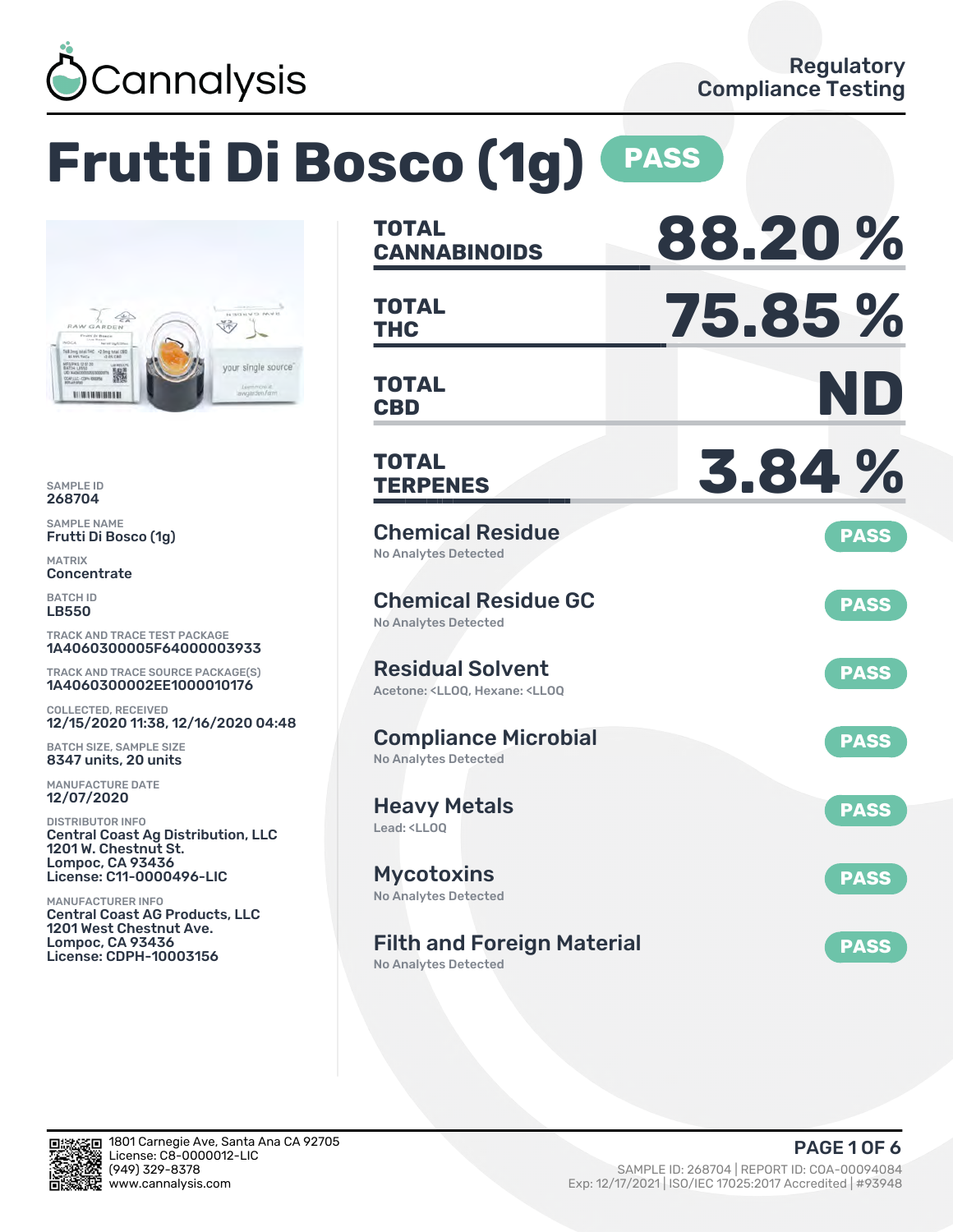

## CANNABINOID ANALYSIS

Total THC,CBD value(s) have been decarboxylated.

| TOTAL THC:          | 758.5 mg/g (75.85 %), 758.5 mg per package |
|---------------------|--------------------------------------------|
| TOTAL CBD:          | ND.                                        |
| TOTAL CANNABINOIDS: | 882.0 mg/g (88.20 %)                       |

UNIT OF MEASUREMENT:

|  |  | Milligrams per Gram(mg/g) |
|--|--|---------------------------|
|--|--|---------------------------|

| <b>ANALYTE</b>         | <b>RESULT</b>        | LOD    | <b>LLOO</b> | <b>ANALYTE</b>   | <b>RESULT</b>         | <b>LOD</b> | LL <sub>00</sub> |
|------------------------|----------------------|--------|-------------|------------------|-----------------------|------------|------------------|
| THCa                   | 840.2 mg/g (84.02 %) | 0.2000 | 0.4000      | CBD <sub>v</sub> | <b>ND</b>             | 0.2000     | 0.4000           |
| D9THC                  | 21.70 mg/g (2.170 %) | 0.2000 | 0.4000      | CBGa             | 17.37 mg/g (1.737 %)  | 0.2000     | 0.4000           |
| D8THC                  | <b>ND</b>            | 0.2000 | 0.4000      | <b>CBG</b>       | 2.761 mg/g (0.2761 %) | 0.2000     | 0.4000           |
| <b>THC<sub>v</sub></b> | <b>ND</b>            | 0.2000 | 0.4000      | <b>CBN</b>       | <b>ND</b>             | 0.2000     | 0.4000           |
| CBDa                   | <b>ND</b>            | 0.2000 | 0.4000      | CBC              | <b>ND</b>             | 0.2000     | 0.4000           |
| CBD                    | <b>ND</b>            | 0.2000 | 0.4000      |                  |                       |            |                  |
|                        |                      |        |             |                  |                       |            |                  |

#### ADDITIONAL INFORMATION

| Method:              | SOP-TECH-001 | Sample Prepped: 12/16/2020 15:13  | Sample Approved: 12/17/2020 11:29  |  |
|----------------------|--------------|-----------------------------------|------------------------------------|--|
| Instrument: UPLC-DAD |              | Sample Analyzed: 12/16/2020 19:43 | Prep-Analytical Batch: 24623-19205 |  |



## TERPENE ANALYSIS

#### UNIT OF MEASUREMENT: Milligrams per Gram(mg/g)

| <b>ANALYTE</b>        | <b>RESULT</b>                                                                                                                                       | LOD    | <b>LLOQ</b> | <b>ANALYTE</b>                                                                   | <b>RESULT</b>                                      | <b>LOD</b> | <b>LLOQ</b> |
|-----------------------|-----------------------------------------------------------------------------------------------------------------------------------------------------|--------|-------------|----------------------------------------------------------------------------------|----------------------------------------------------|------------|-------------|
| 3-Carene              | <b>ND</b>                                                                                                                                           | 0.5000 | 1.000       | Limonene                                                                         | 5.952 mg/g (0.5952 %)                              | 0.5000     | 1.000       |
| Alpha bisabolol       | 1.670 mg/g (0.1670 %)                                                                                                                               | 0.5000 | 1.000       | Alpha terpinene                                                                  | <b>ND</b>                                          | 0.5000     | 1.000       |
| Alpha cedrene         | <b>ND</b>                                                                                                                                           | 0.5000 | 1.000       | Gamma terpinene                                                                  | <b>ND</b>                                          | 0.5000     | 1.000       |
| Alpha humulene        | 3.473 mg/g $(0.3473%)$                                                                                                                              | 0.5000 | 1.000       | Valencene                                                                        | ND.                                                | 0.5000     | 1.000       |
| Alpha pinene          | <lloq< td=""><td>0.5000</td><td>1.000</td><td>Ocimene 2</td><td>1.219 mg/g <math>(0.1219%)</math></td><td>0.3500</td><td>0.6900</td></lloq<>        | 0.5000 | 1.000       | Ocimene 2                                                                        | 1.219 mg/g $(0.1219%)$                             | 0.3500     | 0.6900      |
| Fenchol               | <ll0q< td=""><td>0.5000</td><td>1.000</td><td>Alpha terpineol</td><td>0.9173 mg/g <math>(0.0917%)</math></td><td>0.3300</td><td>0.6500</td></ll0q<> | 0.5000 | 1.000       | Alpha terpineol                                                                  | 0.9173 mg/g $(0.0917%)$                            | 0.3300     | 0.6500      |
| Terpinolene           | 2.093 mg/g (0.2093 %)                                                                                                                               | 0.5000 | 1.000       | Beta caryophyllene                                                               | 12.50 mg/g (1.250 %)                               | 0.5000     | 1.000       |
| P-mentha-1,5-diene ND |                                                                                                                                                     | 0.5000 | 1.000       | Beta myrcene                                                                     | 6.705 mg/g $(0.6705\%)$                            | 0.5000     | 1.000       |
| Geranyl acetate       | <b>ND</b>                                                                                                                                           | 0.5000 | 1.000       | Beta pinene                                                                      | <lloq< td=""><td>0.6100</td><td>1.210</td></lloq<> | 0.6100     | 1.210       |
| <b>Borneol</b>        | <b>ND</b>                                                                                                                                           | 0.5000 | 1.000       | Camphene                                                                         | <b>ND</b>                                          | 0.5000     | 1.000       |
| Camphor               | <b>ND</b>                                                                                                                                           | 0.5000 | 1.000       | Caryophyllene oxide                                                              | <b>ND</b>                                          | 0.5000     | 1.000       |
| Cedrol                | <b>ND</b>                                                                                                                                           | 0.5000 | 1.000       | Cis nerolidol                                                                    | <b>ND</b>                                          | 0.5000     | 1.000       |
| Eucalyptol            | <b>ND</b>                                                                                                                                           | 0.5000 | 1.000       | Fenchone                                                                         | <b>ND</b>                                          | 0.5000     | 1.000       |
| Gamma terpineol       | <b>ND</b>                                                                                                                                           | 0.1000 | 0.2100      | Guaiol                                                                           | $1.311$ mg/g (0.1311 %)                            | 0.5000     | 1.000       |
| Isoborneol            | <b>ND</b>                                                                                                                                           | 0.5000 | 1.000       | Isopulegol                                                                       | <b>ND</b>                                          | 0.5000     | 1.000       |
| Linalool              | 2.566 mg/g (0.2566 %)                                                                                                                               | 0.5000 | 1.000       | Menthol                                                                          | <b>ND</b>                                          | 0.5000     | 1.000       |
| Ocimene 1             | <b>ND</b>                                                                                                                                           | 0.1600 | 0.3100      | P-cymene                                                                         | <b>ND</b>                                          | 0.5200     | 1.050       |
| Pulegone              | <b>ND</b>                                                                                                                                           | 0.5000 | 1.000       | Sabinene                                                                         | <b>ND</b>                                          | 0.5000     | 1.000       |
| Sabinene hydrate      | <b>ND</b>                                                                                                                                           | 0.5000 | 1.000       | Trans beta farnesene <ll00< td=""><td></td><td>0.5000</td><td>1.000</td></ll00<> |                                                    | 0.5000     | 1.000       |
| Trans nerolidol       | <ll0q< td=""><td>0.5000</td><td>1.000</td><td></td><td></td><td></td><td></td></ll0q<>                                                              | 0.5000 | 1.000       |                                                                                  |                                                    |            |             |

| <b>NALYTE</b>                                                                      | <b>RESULT</b>                                      | LOD    | <b>LLOO</b> |
|------------------------------------------------------------------------------------|----------------------------------------------------|--------|-------------|
| imonene                                                                            | 5.952 mg/g (0.5952 %)                              | 0.5000 | 1.000       |
| lpha terpinene                                                                     | <b>ND</b>                                          | 0.5000 | 1.000       |
| amma terpinene                                                                     | <b>ND</b>                                          | 0.5000 | 1.000       |
| alencene                                                                           | ND.                                                | 0.5000 | 1.000       |
| cimene 2                                                                           | 1.219 mg/g $(0.1219%)$                             | 0.3500 | 0.6900      |
| Ipha terpineol                                                                     | 0.9173 mg/g $(0.0917%)$                            | 0.3300 | 0.6500      |
| eta caryophyllene                                                                  | 12.50 mg/g (1.250 %)                               | 0.5000 | 1.000       |
| eta myrcene                                                                        | 6.705 mg/g $(0.6705\%)$                            | 0.5000 | 1.000       |
| eta pinene                                                                         | <lloo< td=""><td>0.6100</td><td>1.210</td></lloo<> | 0.6100 | 1.210       |
| amphene                                                                            | <b>ND</b>                                          | 0.5000 | 1.000       |
| aryophyllene oxide                                                                 | <b>ND</b>                                          | 0.5000 | 1.000       |
| is nerolidol                                                                       | <b>ND</b>                                          | 0.5000 | 1.000       |
| enchone                                                                            | <b>ND</b>                                          | 0.5000 | 1.000       |
| uaiol                                                                              | 1.311 mg/g $(0.1311%)$                             | 0.5000 | 1.000       |
| sopulegol                                                                          | <b>ND</b>                                          | 0.5000 | 1.000       |
| lenthol                                                                            | <b>ND</b>                                          | 0.5000 | 1.000       |
| -cymene                                                                            | <b>ND</b>                                          | 0.5200 | 1.050       |
| abinene                                                                            | ND                                                 | 0.5000 | 1.000       |
| rans beta farnesene <l 00<="" i="" td=""><td></td><td>0.5000</td><td>1000</td></l> |                                                    | 0.5000 | 1000        |

#### ADDITIONAL INFORMATION

Method: SOP-TECH-027 Sample Prepped: 12/16/2020 11:25 Sample Approved: 12/17/2020 14:46 Prep-Analytical Batch: 24610-19171



Exp: 12/17/2021 | ISO/IEC 17025:2017 Accredited | #93948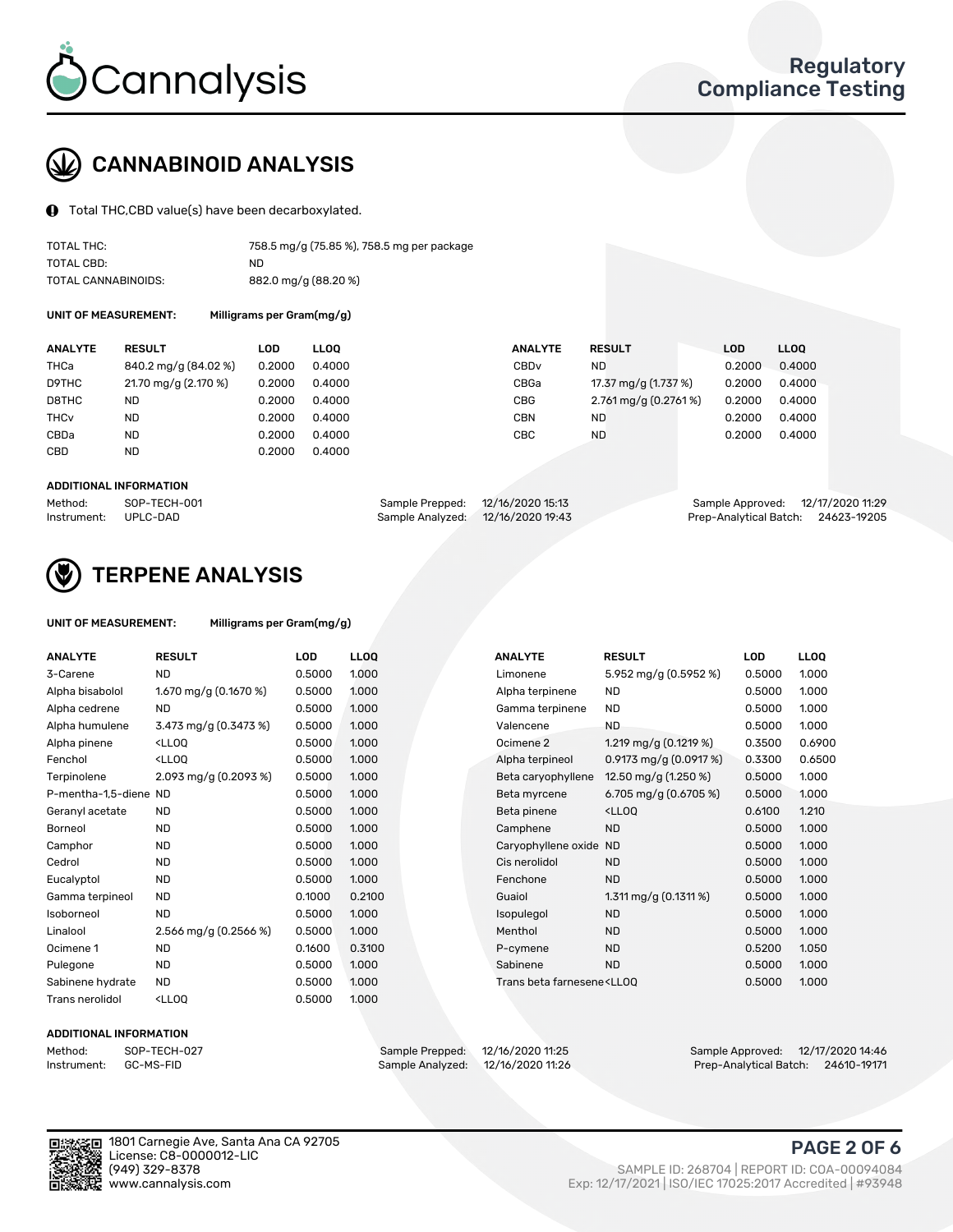

## CHEMICAL RESIDUE ANALYSIS PASS

UNIT OF MEASUREMENT: Micrograms per Gram(ug/g)

| <b>ANALYTE</b>         | <b>RESULT</b> | LOD    | LLOQ   | <b>ACTION LEVEL</b> |      | <b>ANALYTE</b>      | <b>RESULT</b> | LOD    | <b>LLOQ</b> | <b>ACTION LEVEL</b> |      |
|------------------------|---------------|--------|--------|---------------------|------|---------------------|---------------|--------|-------------|---------------------|------|
| Abamectin              | <b>ND</b>     | 0.0200 | 0.0400 | 0.1000              | Pass | Acephate            | <b>ND</b>     | 0.0200 | 0.0400      | 0.1000              | Pass |
| Acequinocyl            | <b>ND</b>     | 0.0200 | 0.0400 | 0.1000              | Pass | Acetamiprid         | <b>ND</b>     | 0.0200 | 0.0400      | 0.1000              | Pass |
| Aldicarb               | <b>ND</b>     | 0.0200 | 0.0400 | 0.0                 | Pass | Azoxystrobin        | <b>ND</b>     | 0.0200 | 0.0400      | 0.1000              | Pass |
| Bifenazate             | <b>ND</b>     | 0.0200 | 0.0400 | 0.1000              | Pass | <b>Bifenthrin</b>   | <b>ND</b>     | 0.0200 | 0.0400      | 3.000               | Pass |
| <b>Boscalid</b>        | <b>ND</b>     | 0.0200 | 0.0400 | 0.1000              | Pass | Carbaryl            | <b>ND</b>     | 0.0200 | 0.0400      | 0.5000              | Pass |
| Carbofuran             | <b>ND</b>     | 0.0200 | 0.0400 | 0.0                 | Pass | Chlorantraniliprole | <b>ND</b>     | 0.0200 | 0.0400      | 10.00               | Pass |
| Clofentezine           | <b>ND</b>     | 0.0200 | 0.0400 | 0.1000              | Pass | Coumaphos           | <b>ND</b>     | 0.0200 | 0.0400      | 0.0                 | Pass |
| Cyfluthrin             | <b>ND</b>     | 0.4000 | 1.000  | 2.000               | Pass | Cypermethrin        | <b>ND</b>     | 0.4000 | 1.000       | 1.000               | Pass |
| Daminozide             | <b>ND</b>     | 0.0200 | 0.0400 | 0.0                 | Pass | Diazinon            | <b>ND</b>     | 0.0200 | 0.0400      | 0.1000              | Pass |
| Dichlorvos             | <b>ND</b>     | 0.0200 | 0.0400 | 0.0                 | Pass | Dimethoate          | <b>ND</b>     | 0.0200 | 0.0400      | 0.0                 | Pass |
| Dimethomorph           | <b>ND</b>     | 0.0200 | 0.0400 | 2.000               | Pass | Ethoprophos         | <b>ND</b>     | 0.0200 | 0.0400      | 0.0                 | Pass |
| Etofenprox             | <b>ND</b>     | 0.0200 | 0.0400 | 0.0                 | Pass | Etoxazole           | <b>ND</b>     | 0.0200 | 0.0400      | 0.1000              | Pass |
| Fenhexamid             | <b>ND</b>     | 0.0200 | 0.0400 | 0.1000              | Pass | Fenoxycarb          | <b>ND</b>     | 0.0200 | 0.0400      | 0.0                 | Pass |
| Fenpyroximate          | <b>ND</b>     | 0.0200 | 0.0400 | 0.1000              | Pass | Fipronil            | <b>ND</b>     | 0.0400 | 0.1000      | 0.0                 | Pass |
| Flonicamid             | <b>ND</b>     | 0.0200 | 0.0400 | 0.1000              | Pass | Fludioxonil         | <b>ND</b>     | 0.0200 | 0.0400      | 0.1000              | Pass |
| Hexythiazox            | <b>ND</b>     | 0.0200 | 0.0400 | 0.1000              | Pass | Imazalil            | <b>ND</b>     | 0.0200 | 0.0400      | 0.0                 | Pass |
| Imidacloprid           | <b>ND</b>     | 0.0200 | 0.0400 | 5.000               | Pass | Kresoxim methyl     | <b>ND</b>     | 0.0200 | 0.0400      | 0.1000              | Pass |
| Malathion              | <b>ND</b>     | 0.0200 | 0.0400 | 0.5000              | Pass | Metalaxyl           | <b>ND</b>     | 0.0200 | 0.0400      | 2.000               | Pass |
| Methiocarb             | <b>ND</b>     | 0.0200 | 0.0400 | 0.0                 | Pass | Methomyl            | <b>ND</b>     | 0.0200 | 0.0400      | 1.000               | Pass |
| Mevinphos              | <b>ND</b>     | 0.0200 | 0.0400 | 0.0                 | Pass | Myclobutanil        | <b>ND</b>     | 0.0200 | 0.0400      | 0.1000              | Pass |
| Naled                  | <b>ND</b>     | 0.0200 | 0.0400 | 0.1000              | Pass | Oxamyl              | <b>ND</b>     | 0.0200 | 0.0400      | 0.5000              | Pass |
| Paclobutrazol          | <b>ND</b>     | 0.0200 | 0.0400 | 0.0                 | Pass | Permethrins         | <b>ND</b>     | 0.0400 | 0.1000      | 0.5000              | Pass |
| Phosmet                | <b>ND</b>     | 0.0200 | 0.0400 | 0.1000              | Pass | Piperonyl butoxide  | <b>ND</b>     | 0.0200 | 0.0400      | 3.000               | Pass |
| Prallethrin            | <b>ND</b>     | 0.0200 | 0.0400 | 0.1000              | Pass | Propiconazole       | <b>ND</b>     | 0.0200 | 0.0400      | 0.1000              | Pass |
| Propoxur               | <b>ND</b>     | 0.0200 | 0.0400 | 0.0                 | Pass | Pyrethrins          | <b>ND</b>     | 0.0200 | 0.0400      | 0.5000              | Pass |
| Pyridaben              | <b>ND</b>     | 0.0200 | 0.0400 | 0.1000              | Pass | Spinetoram          | <b>ND</b>     | 0.0200 | 0.0400      | 0.1000              | Pass |
| Spinosad               | <b>ND</b>     | 0.0300 | 0.0700 | 0.1000              | Pass | Spiromesifen        | <b>ND</b>     | 0.0200 | 0.0400      | 0.1000              | Pass |
| Spirotetramat          | <b>ND</b>     | 0.0200 | 0.0400 | 0.1000              | Pass | Spiroxamine         | <b>ND</b>     | 0.0200 | 0.0400      | 0.0                 | Pass |
| Tebuconazole           | <b>ND</b>     | 0.0200 | 0.0400 | 0.1000              | Pass | Thiacloprid         | <b>ND</b>     | 0.0200 | 0.0400      | 0.0                 | Pass |
| Thiamethoxam           | <b>ND</b>     | 0.0200 | 0.0400 | 5.000               | Pass | Trifloxystrobin     | <b>ND</b>     | 0.0200 | 0.0400      | 0.1000              | Pass |
| ADDITIONAL INFODUATION |               |        |        |                     |      |                     |               |        |             |                     |      |

#### ADDITIONAL INFORMATION

Instrument: LC-MS/MS Sample Analyzed: 12/16/2020 15:55 Prep-Analytical Batch: 24632-19194

Method: SOP-TECH-002 Sample Prepped: 12/16/2020 15:45 Sample Approved: 12/17/2020 18:37



PAGE 3 OF 6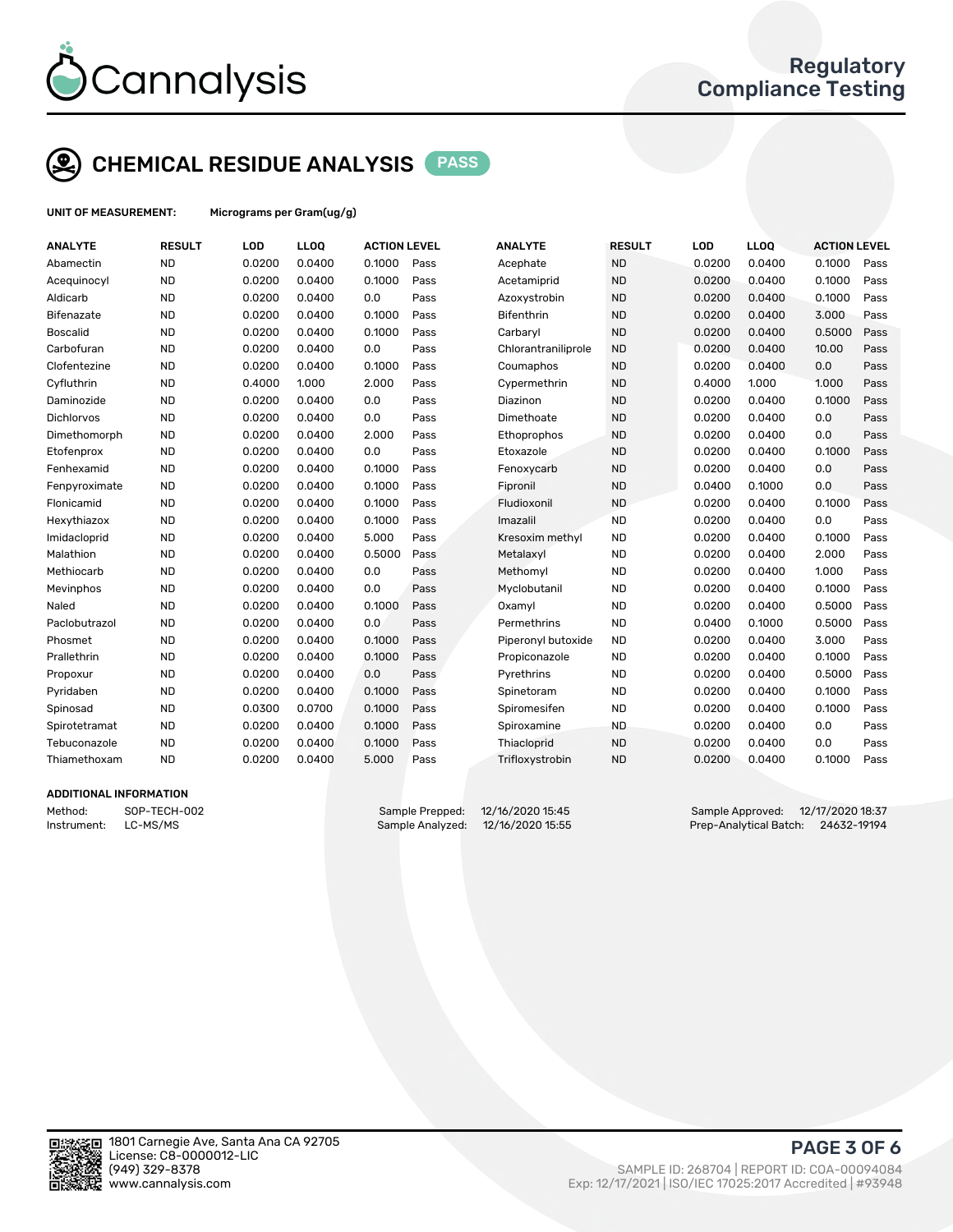

## CHEMICAL RESIDUE GC ANALYSIS PASS

| UNIT OF MEASUREMENT: |               | Micrograms per Gram(ug/g) |      |              |  |  |  |  |
|----------------------|---------------|---------------------------|------|--------------|--|--|--|--|
| <b>ANALYTE</b>       | <b>RESULT</b> | LOD                       | LLOO | <b>ACTIO</b> |  |  |  |  |

|                                                    |                        |                      |        |                                      |                                                            |                |                                 | <b>ACTION LEVEL</b>                                                                   |                        |
|----------------------------------------------------|------------------------|----------------------|--------|--------------------------------------|------------------------------------------------------------|----------------|---------------------------------|---------------------------------------------------------------------------------------|------------------------|
| <b>ND</b>                                          | 0.1000                 | 0.2000               | 0.7000 | Pass                                 | Chlordane                                                  | <b>ND</b>      | 0.0136                          | 0.0                                                                                   | Pass                   |
| Methyl parathion<br><b>ND</b>                      | 0.0400                 | 0.1000               | 0.0    | Pass                                 | <b>PCNB</b>                                                | <b>ND</b>      | 0.0400                          | 0.1000                                                                                | Pass                   |
| <b>ND</b>                                          | 0.0800                 | 0.1000               | 0.0    | Pass                                 | Chlorpyrifos                                               | <b>ND</b>      | 0.1000                          | 0.0                                                                                   | Pass                   |
|                                                    |                        |                      |        |                                      |                                                            |                |                                 |                                                                                       |                        |
|                                                    |                        |                      |        |                                      |                                                            |                |                                 |                                                                                       |                        |
| SOP-TECH-010<br>Method:<br>GC-MS/MS<br>Instrument: |                        |                      |        | 12/16/2020 15:45<br>12/16/2020 15:56 |                                                            |                | 12/17/2020 11:08<br>24633-19195 |                                                                                       |                        |
|                                                    | ADDITIONAL INFORMATION | LOD<br><b>RESULT</b> | LLOO   |                                      | <b>ACTION LEVEL</b><br>Sample Prepped:<br>Sample Analyzed: | <b>ANALYTE</b> |                                 | LOD<br><b>LLOO</b><br><b>RESULT</b><br>0.0109<br>0.0200<br>0.0800<br>Sample Approved: | Prep-Analytical Batch: |

## RESIDUAL SOLVENT ANALYSIS PASS

UNIT OF MEASUREMENT: Micrograms per Gram(ug/g)

| <b>ANALYTE</b>       | <b>RESULT</b>                                                                                                                                                                          | <b>LOD</b> | <b>LLOO</b> | <b>ACTION LEVEL</b> |      | <b>ANALYTE</b>           | <b>RESULT</b> | LOD    | <b>LLOO</b> | <b>ACTION LEVEL</b> |      |
|----------------------|----------------------------------------------------------------------------------------------------------------------------------------------------------------------------------------|------------|-------------|---------------------|------|--------------------------|---------------|--------|-------------|---------------------|------|
| Acetone              | <lloo< td=""><td>5.000</td><td>250.0</td><td>5000</td><td>Pass</td><td>Acetonitrile</td><td><b>ND</b></td><td>5.000</td><td>50.00</td><td>410.0</td><td>Pass</td></lloo<>              | 5.000      | 250.0       | 5000                | Pass | Acetonitrile             | <b>ND</b>     | 5.000  | 50.00       | 410.0               | Pass |
| Benzene              | <b>ND</b>                                                                                                                                                                              | 0.5000     | 1.000       | 1.000               | Pass | <b>Butane</b>            | <b>ND</b>     | 76.80  | 96.00       | 5000                | Pass |
| Chloroform           | <b>ND</b>                                                                                                                                                                              | 0.5000     | 1.000       | 1.000               | Pass | Ethanol                  | <b>ND</b>     | 10.00  | 50.00       | 5000                | Pass |
| <b>Ethyl Acetate</b> | <b>ND</b>                                                                                                                                                                              | 5.000      | 50.00       | 5000                | Pass | <b>Ethyl Ether</b>       | <b>ND</b>     | 25.00  | 50.00       | 5000                | Pass |
| Ethylene oxide       | <b>ND</b>                                                                                                                                                                              | 0.5000     | 1.000       | 1.000               | Pass | Heptane                  | <b>ND</b>     | 1.000  | 5.000       | 5000                | Pass |
| Hexane               | <lloo< td=""><td>0.5000</td><td>5.000</td><td>290.0</td><td>Pass</td><td><b>Isopropyl Alcohol</b></td><td><b>ND</b></td><td>5.000</td><td>50.00</td><td>5000</td><td>Pass</td></lloo<> | 0.5000     | 5.000       | 290.0               | Pass | <b>Isopropyl Alcohol</b> | <b>ND</b>     | 5.000  | 50.00       | 5000                | Pass |
| Methanol             | <b>ND</b>                                                                                                                                                                              | 10.00      | 50.00       | 3000                | Pass | Methylene chloride       | <b>ND</b>     | 0.5000 | 1.000       | 1.000               | Pass |
| Pentane              | <b>ND</b>                                                                                                                                                                              | 1.000      | 50.00       | 5000                | Pass | Propane                  | <b>ND</b>     | 16.00  | 20.00       | 5000                | Pass |
| Toluene              | <b>ND</b>                                                                                                                                                                              | 0.5000     | 1.000       | 890.0               | Pass | Xvlenes                  | <b>ND</b>     | 6.000  | 100.0       | 2170                | Pass |
| Trichloroethylene    | <b>ND</b>                                                                                                                                                                              | 0.2500     | 1.000       | 1.000               | Pass | 1.2-Dichloroethane       | <b>ND</b>     | 0.5000 | 1.000       | 1.000               | Pass |

#### ADDITIONAL INFORMATION

Method: SOP-TECH-021 Sample Prepped: 12/16/2020 11:03 Sample Approved: 12/17/2020 12:34<br>Instrument: HS-GC-MS/FID Sample Analyzed: 12/16/2020 11:04 Prep-Analytical Batch: 24608-19169

Prep-Analytical Batch: 24608-19169



UNIT OF MEASUREMENT: Cycle Threshold (Ct)

| <b>ANALYTE</b>                        | <b>RESULT</b>          | LOD   | <b>LLOO</b> |     | <b>ACTION LEVEL</b> | <b>ANALYTE</b>   | <b>RESULT</b> | <b>LOD</b> | <b>LLOO</b>      |                  | <b>ACTION LEVEL</b> |
|---------------------------------------|------------------------|-------|-------------|-----|---------------------|------------------|---------------|------------|------------------|------------------|---------------------|
| A.fumigatus                           | <b>ND</b>              | 33.00 | 0.0         | 0.0 | Pass                | A. flavus        | <b>ND</b>     | 33.00      | 0.0              | 0.0              | Pass                |
| A. niger                              | <b>ND</b>              | 33.00 | 0.0         | 0.0 | Pass                | A. terreus       | <b>ND</b>     | 33.00      | 0.0              | 0.0              | Pass                |
| <b>STEC</b>                           | <b>ND</b>              | 33.00 | 0.0         | 0.0 | Pass                | Salmonella spp   | <b>ND</b>     | 33.00      | 0.0              | 0.0              | Pass                |
|                                       | ADDITIONAL INFORMATION |       |             |     |                     |                  |               |            |                  |                  |                     |
| SOP-TECH-016, SOP-TECH-022<br>Method: |                        |       |             |     | Sample Prepped:     | 12/17/2020 06:10 |               |            | Sample Approved: | 12/17/2020 11:51 |                     |

Instrument: qPCR Sample Analyzed: 12/17/2020 06:13 Prep-Analytical Batch: 24645-19207

PAGE 4 OF 6

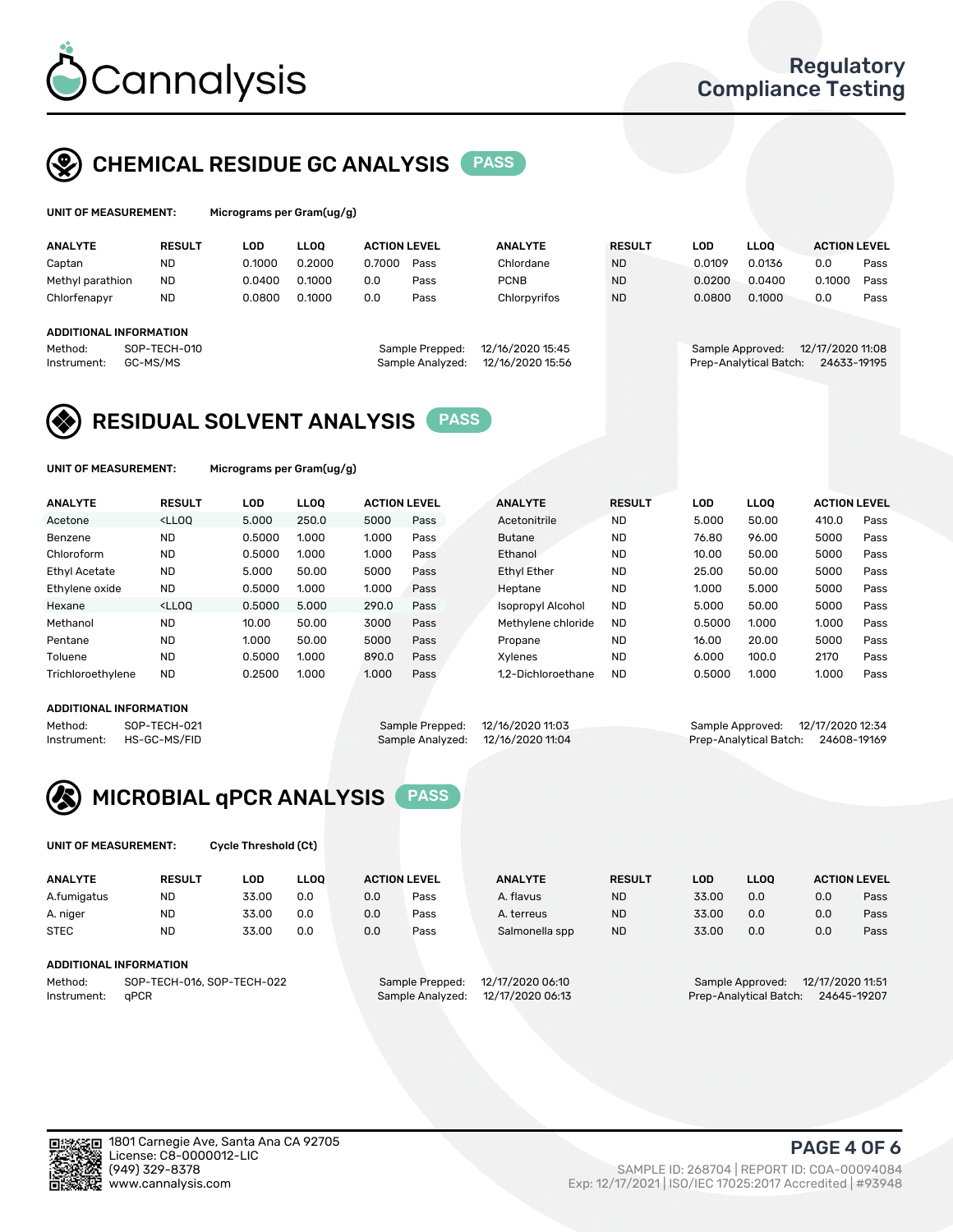

 $U$ UNIT OF MEASUREMENT: Micrograms per Gram(ug/g)



| <b>ANALYTE</b>                                                                                             | <b>RESULT</b>                                                                                                                                                       | <b>LOD</b> | <b>LLOO</b>                          | <b>ACTION LEVEL</b>                                                           | <b>ANALYTE</b> | <b>RESULT</b> | <b>LOD</b> | <b>LLOO</b> | <b>ACTION LEVEL</b> |  |
|------------------------------------------------------------------------------------------------------------|---------------------------------------------------------------------------------------------------------------------------------------------------------------------|------------|--------------------------------------|-------------------------------------------------------------------------------|----------------|---------------|------------|-------------|---------------------|--|
| Arsenic                                                                                                    | <b>ND</b>                                                                                                                                                           | 0.0200     | 0.0500                               | 0.2000<br>Pass                                                                | Cadmium        | <b>ND</b>     | 0.0050     | 0.0500      | 0.2000<br>Pass      |  |
| Lead                                                                                                       | <lloo< td=""><td>0.0100</td><td>0.0500</td><td>0.5000<br/>Pass</td><td>Mercury</td><td><b>ND</b></td><td>0.0030</td><td>0.0500</td><td>0.1000<br/>Pass</td></lloo<> | 0.0100     | 0.0500                               | 0.5000<br>Pass                                                                | Mercury        | <b>ND</b>     | 0.0030     | 0.0500      | 0.1000<br>Pass      |  |
| <b>ADDITIONAL INFORMATION</b><br>Method:<br>Instrument:                                                    | SOP-TECH-013<br>ICP-MS                                                                                                                                              |            | 12/16/2020 13:47<br>12/16/2020 15:44 | 12/16/2020 21:13<br>Sample Approved:<br>Prep-Analytical Batch:<br>24626-19188 |                |               |            |             |                     |  |
| <b>MYCOTOXINS ANALYSIS</b><br><b>PASS</b><br><b>UNIT OF MEASUREMENT:</b><br>Micrograms per Kilogram(ug/kg) |                                                                                                                                                                     |            |                                      |                                                                               |                |               |            |             |                     |  |
|                                                                                                            |                                                                                                                                                                     |            |                                      |                                                                               |                |               |            |             |                     |  |
| <b>ANALYTE</b>                                                                                             | <b>RESULT</b>                                                                                                                                                       | <b>LOD</b> | <b>LLOO</b>                          | <b>ACTION LEVEL</b>                                                           | <b>ANALYTE</b> | <b>RESULT</b> | <b>LOD</b> | <b>LLOQ</b> | <b>ACTION LEVEL</b> |  |
| Aflatoxin B1                                                                                               | <b>ND</b>                                                                                                                                                           | 1.000      | 2.000                                | N/A                                                                           | Aflatoxin B2   | <b>ND</b>     | 2.000      | 5.000       | N/A                 |  |
| Aflatoxin G1                                                                                               | <b>ND</b>                                                                                                                                                           | 2.000      | 5.000                                | N/A                                                                           | Aflatoxin G2   | <b>ND</b>     | 2.000      | 5.000       | N/A                 |  |

Total Aflatoxins ND 10.00 14.00 20.00 Pass Ochratoxin A ND 1.000 2.000 20.00 Pass

#### ADDITIONAL INFORMATION

Method: SOP-TECH-020 Sample Prepped: 12/16/2020 12:09 Sample Approved: 12/17/2020 10:46 Instrument: LC-MS/MS Sample Analyzed: 12/16/2020 12:12 Prep-Analytical Batch: 24611-19174



UNIT OF MEASUREMENT: Filth and Foreign Matter (%, #/3g)

| <b>ANALYTE</b>                | <b>RESULT</b>                     | LOD | <b>LLOO</b> | <b>ACTION LEVEL</b> |                                     | <b>ANALYTE</b>                       | <b>RESULT</b> | LOD | LLOO                                       | <b>ACTION LEVEL</b>             |      |
|-------------------------------|-----------------------------------|-----|-------------|---------------------|-------------------------------------|--------------------------------------|---------------|-----|--------------------------------------------|---------------------------------|------|
| IF RH ME                      | <b>ND</b>                         | 0.0 | 0.0         | 1.000               | Pass                                | <b>IFM</b>                           | <b>ND</b>     | 0.0 | 0.0                                        | 25.00                           | Pass |
| Mold                          | <b>ND</b>                         | 0.0 | 0.0         | 25.00               | Pass                                | <b>SSCD</b>                          | <b>ND</b>     | 0.0 | 0.0                                        | 25.00                           | Pass |
| <b>ADDITIONAL INFORMATION</b> |                                   |     |             |                     |                                     |                                      |               |     |                                            |                                 |      |
| Method:<br>Instrument:        | SOP-TECH-009<br>Visual Inspection |     |             |                     | Sample Prepped:<br>Sample Analyzed: | 12/16/2020 08:18<br>12/16/2020 08:20 |               |     | Sample Approved:<br>Prep-Analytical Batch: | 12/16/2020 08:22<br>24606-19161 |      |